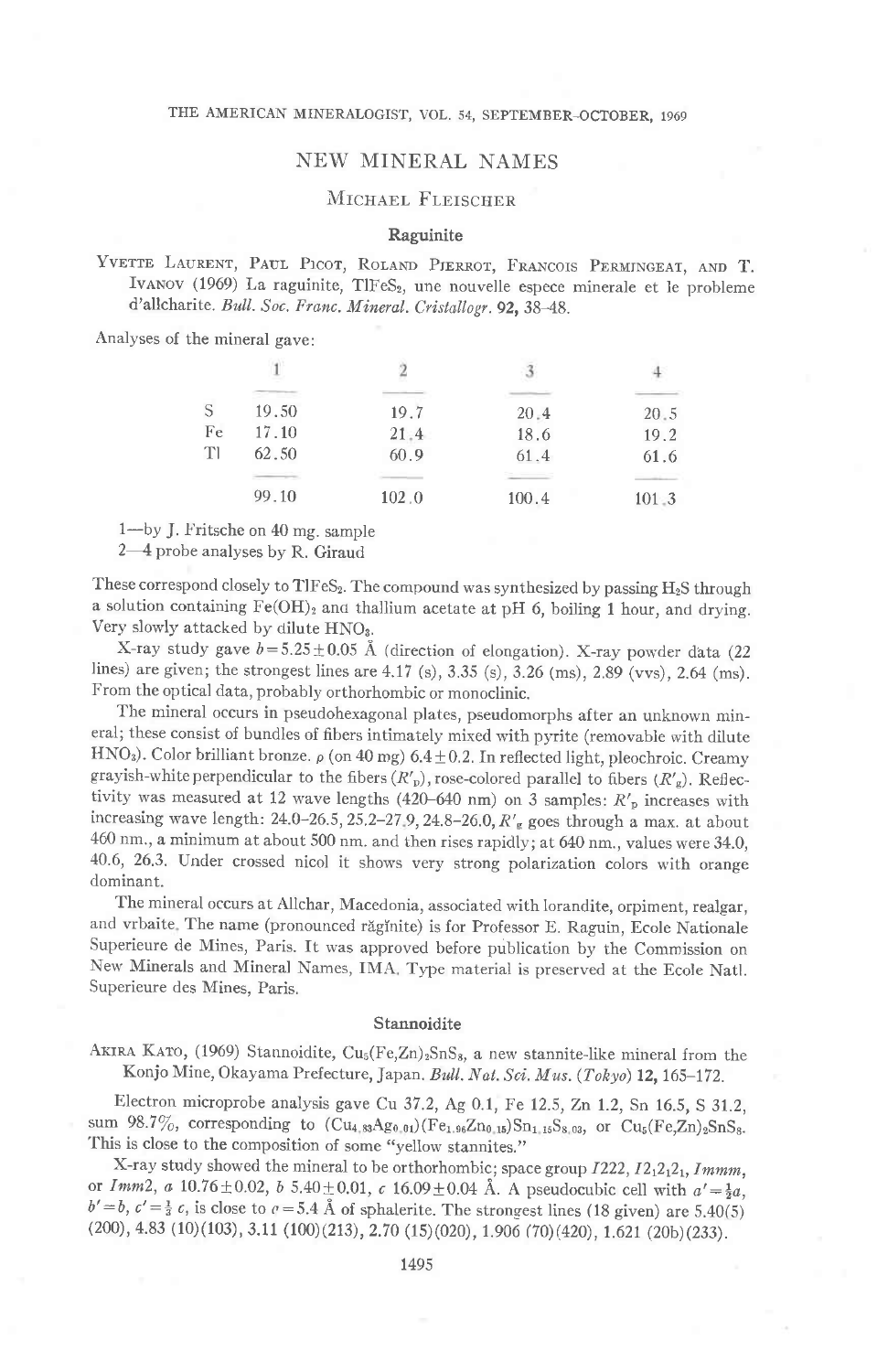## 1496 NEW MINERAL NAMES

The minerai is brass brown, Iuster metallic. Streak dark brown gray. No cleavage, fracture uneven to subconchoidal). H about 4.  $\rho$  (calc). 4.29. In reflected light, distinctly pleochroic from light salmon brown to brown. Reflectivity close to that of stannite, polishing and scratching hardness a little lower than that of stannite. Etched only by dilute and concd. HNO<sub>3</sub>.

The mineral occurs with chalcopyrite and quartz, surrounding stannite, which replaces and surrounds stannite.

The mineral and name were approved before pub)ication by the Commission on New Minerals and Mineral Names, IMA.

Drscussrom.-Difiers from the incompletely described hexagonal hexastannite (see Amer. Mineral. 46, 1204 [1961]).

## Unnamed Niobium Hydroride

E. I. SEMENOV (1967) The mineralogy of niobium and tantalum in the crust of weathering. In, Mineralogy of pegmatites and hydrothermalites of alkalic massifs. Izdat. "Nauka", p. 30-35 [in Russian].

Analysis by L. E. Novorossova gave Nb<sub>2</sub>O<sub>5</sub> 41.22, Ta<sub>2</sub>O<sub>5</sub> 3.89, TiO<sub>2</sub> 2.45, (U, Th)O<sub>2</sub> 2.73, RE<sub>2</sub>O<sub>3</sub> 3.0, Fe<sub>2</sub>O<sub>3</sub> 3.00, CaO 4.43, H<sub>2</sub>O 18.69%, corresponding to Nb<sub>2</sub>O<sub>5</sub> · 5H<sub>2</sub>O or Nb(OH)<sub>5</sub>. (No indication is given of what the missing  $20\%$  might be!M.F.). Nearly amorphous to X-rays giving only traces of lines in the regions 9, 4.7, 2.8, 2.2, 1.78, and 1.70 Å. The infra-red absorption spectrum is given; a band at  $1460 \text{ cm}^{-1}$  may indicate the presence of hydroxyl.

Occurs as lemon-yellow crusts formed by the alteration of fergusonite in quartz-fluorite pegmatites of Betpakdal, S. W. Kazakhstan. Translucent, n about 1.70.

#### Monsmedite

A. Görz, St. MIHALKA, I. IONITA, AND Z. TOTH (1968) Monsmedite, a new thallium mineral from Baia Sprie. Rev. Minelor (Bucharest) 19, 154-159 [in Roumanian] Chem. Abstr. 70, no.  $13334g(1969)$ ].

A preliminary report was abstracted in Amer. Mineral., 53, 2104 (1968). New data are as follows:

Analysis on 0.1 g. gave Tl<sub>2</sub>O<sub>3</sub> 28.70 (av. of 29.67, 26.93), K<sub>2</sub>O 5.45, Fe<sub>2</sub>O<sub>3</sub> 1.16 (av. of 3), SO<sub>3</sub> 47.54, H<sub>2</sub>O 16.17, MnO + ZnO + CaO + BaO + Al<sub>2</sub>O<sub>3</sub> (spectrographic) 0.50, sum 99.52%, corresponding to  $K_2O \cdot T_1O_3 \cdot 8SO_3 \cdot 15H_2O$ . Spectrographic analysis also showed Pb, Cd, Mg, Sb, Cu, As, Si 0.001-0.01%. DTA study showed two very large endothermic breaks, 260-340° with peak at 310°, and 660-780° with peak at 730°. Infra-red absorption data are glven.

X-ray powder data are given (15 lines)(Cu radiation, Ni filter). The strongest lines are 3.560 (s), 3.403 (vs), 2 860 (s),2.320 (s), 2.081 (s), 1.569 (s). The mineral occurs as cubes, from tenths of a mm. to 1 cm., mostly  $0.25-0.50$  cm. The forms (111) and (110) were also noted.  $\rho$  (pycnometer) 3.00,  $H$  2. Cleavage cubic, rarely octahedral. Dark green in section, average  $n$  1.6081, 2V variable, about 52°, optically biaxial neg., birefringence 0.011.

The mineral occurs as geodes with marcasite, barite, and Fe sulfates in the oxidation zone of a hydrothermal deposit containing pyrite, sphalerite, galena, and accessory pyrargyrite, stephanite, chalcopyrite, and stibnite.

Type material is preserved at the Mineralogical Museum of the Mining Combine, Baia Mare; the total quantity is  $10-15$  g.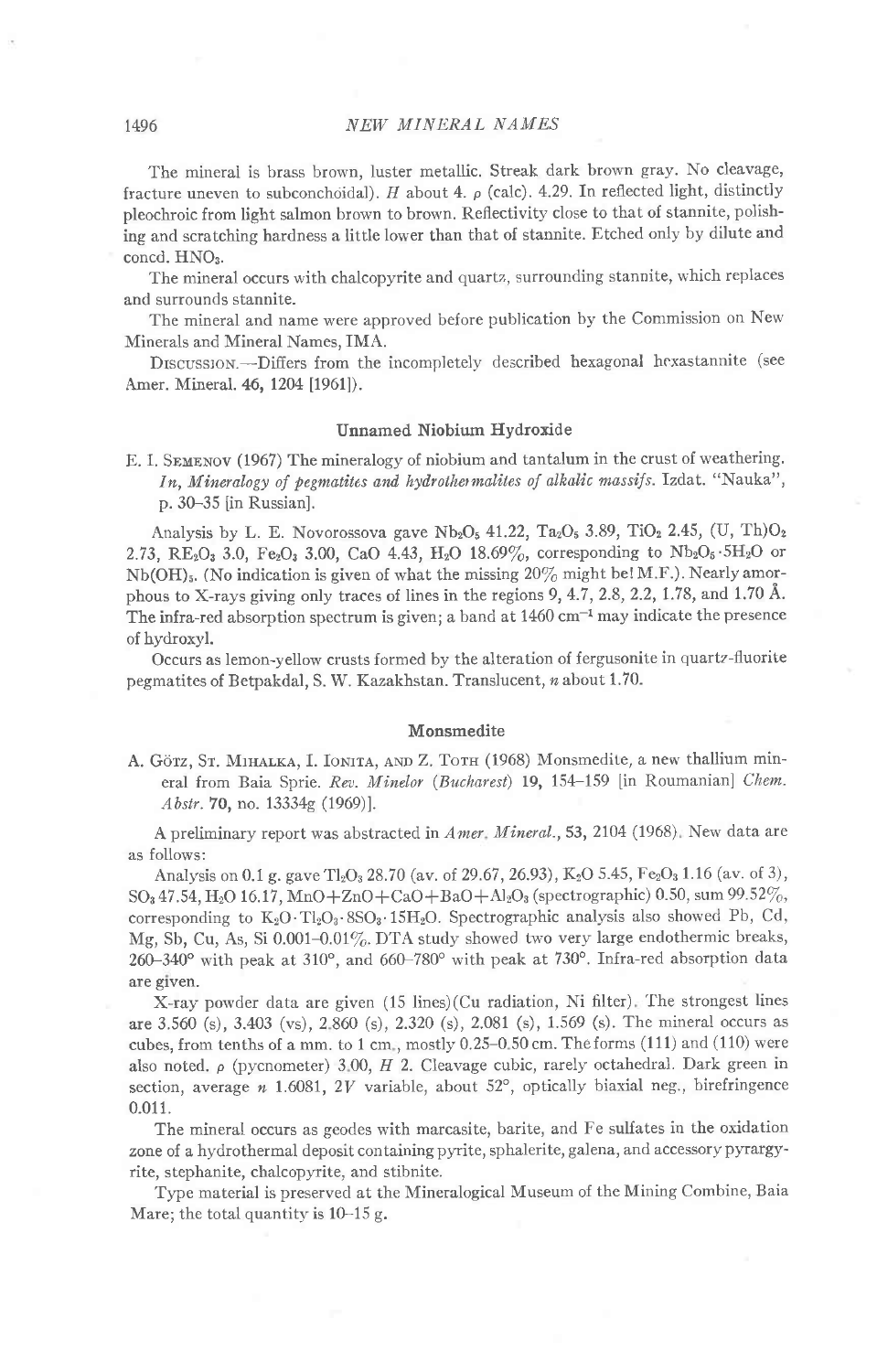## Unnamed Silicate

E. I. SEMENOV, (1967) Zeolites of the Lovozero alkalic massif. In, Mineralogy of pegmatites and hydrothermalites of alkalic massifs. Izdat. "Nauka", p. 14-29 [abstr. Zap Vses. Mineral. Obshch. 96, 619 (1968)].

Analysis by A. M. Bykova gave SiO<sub>2</sub> 37.19, TiO<sub>2</sub> 0.18, Fe<sub>2</sub>O<sub>3</sub> 0.83, Al<sub>2</sub>O<sub>3</sub> 31.70, MgO 0.28, MnO 0.05, CaO 0.46, Na<sub>2</sub>O 16.80, K<sub>2</sub>O 2.74, H<sub>2</sub>O<sup>+</sup> 8.10, H<sub>2</sub>O<sup>-</sup> 1.69, sum 100.02%. This corresponds to  $\text{NaAlSiO}_4 \cdot \text{H}_2\text{O}$ . DTA showed endotherms at 190° and 320°.

The strongest X-ray lines (kX) are 6.04 (6),4.42 (S), 3.48 (7) ,2.92 (10), 2.88 (10). Color blue. Optically uniaxial, positive  $(?)$ ,  $n$  1.49, birefringence low, elongation positive. Faintly pleochroic, X colorless, Z bluish.

occurs in the Lovorzero massif as fine acicular and platy aggregates as pseudomorphs after nepheline and sodalite in poikilitic sodalite syenites.

Perhaps identical with "nepheline hydrate", synthesized by various authors in the past.

# NEW DATA

#### Saflorite-Loellingite

DENNIS RADCLIFFE AND L. G. BERRY (1968) The safflorite-loellingite solid solution series. Amer. Mineral., 53, 1856-1881.

It is shown in this paper by X-ray study and electron microprobe analyses that the orthorhombic series CoAs<sub>2</sub>-FeAs<sub>2</sub> is essentially a complete series, contrary to previous work. "The name safflorite is retained for natural (Co, Fe, Ni)As<sub>2</sub> compositions from  $3-100\%$  $CoAs<sub>2</sub>$ ."

DrscussroN.-The proposal seems to me to be very confusing. would it not be simpler to name the orthorhombic series as safflorite with  $Co > Fe$  and as loellingite with  $Fe > Co$ , i.e. divide the series 50-50 as usual, rather than 97-3? The authors do not state clearly whether they intend the term safflorite to include monoclinic CoAs2. If further study verifies this as a distinct natural phase, it should be renamed.

#### Wallisite

WERNER NOWACKI (1967) Über neue Mineralien aus dem Lengenbach. Jahrb. Naturhist. Mus. Bern, 1963-1965, 293-299.

WERNER NOWACKI, G. BURRI, PETER ENGEL, AND F. MARUMO (1967) Über einige Mineralstufen aus dem Lengenbach (Binnatal). II. Neues Jahrb. Mineral., Monatsh, 1967, 43-48.

Y. TAKEUCHI, M. OHMASA, AND WERNER NOWACKI (1968) The crystal structure of wallisite, PbTlCuAs<sub>2</sub>S<sub>5</sub>, The Cu analogue of hatchite, PbTlAgAs<sub>2</sub>S<sub>5</sub>. Z. Kristallogr. 127, 349-365.

Preliminary data were abstracted in Amer. Mineral., 51, 532 (1966). A new probe analysis by G. Burri gave Pb 25.2, Tl 26, Ag 2.7, Cu 6.9, As 20.5, S 19, sum 100.3%. The mineral is triclinic, PI, with reduced cell a 8.98<sub>8</sub>, b 7.76<sub>1</sub>, c 7.98<sub>0</sub> Å. (all  $\pm$  0.01 Å),  $\alpha$  65°33',  $\beta$  = 65°30', (all  $\pm$  6'),  $\rho$  (calc) 5.71. Unindexed X-ray data are given (36 lines): the strongest lines are 3.55; (25), 4.23; (25), 3.33; (100), 2.87; (30), 2.83; (40), 2.667 (28), 2.43; (26), 2.98<sub>5</sub> (25). The mineral is the Cu analogue of hatchite, whit which it is isostructural.

# Nowackiite

F. MARUMO (1967) The crystal structure of nowackiite: Z. Kristallogr., 124, 352-368.

The formula Cu<sub>6</sub>Zn<sub>3</sub>As<sub>4</sub>S<sub>12</sub> [see Amer. Mineral., 51, 532 (1966)] was confirmed by detailed study of the structure. Unindexed X-ray powder data are given (21 lines); the stron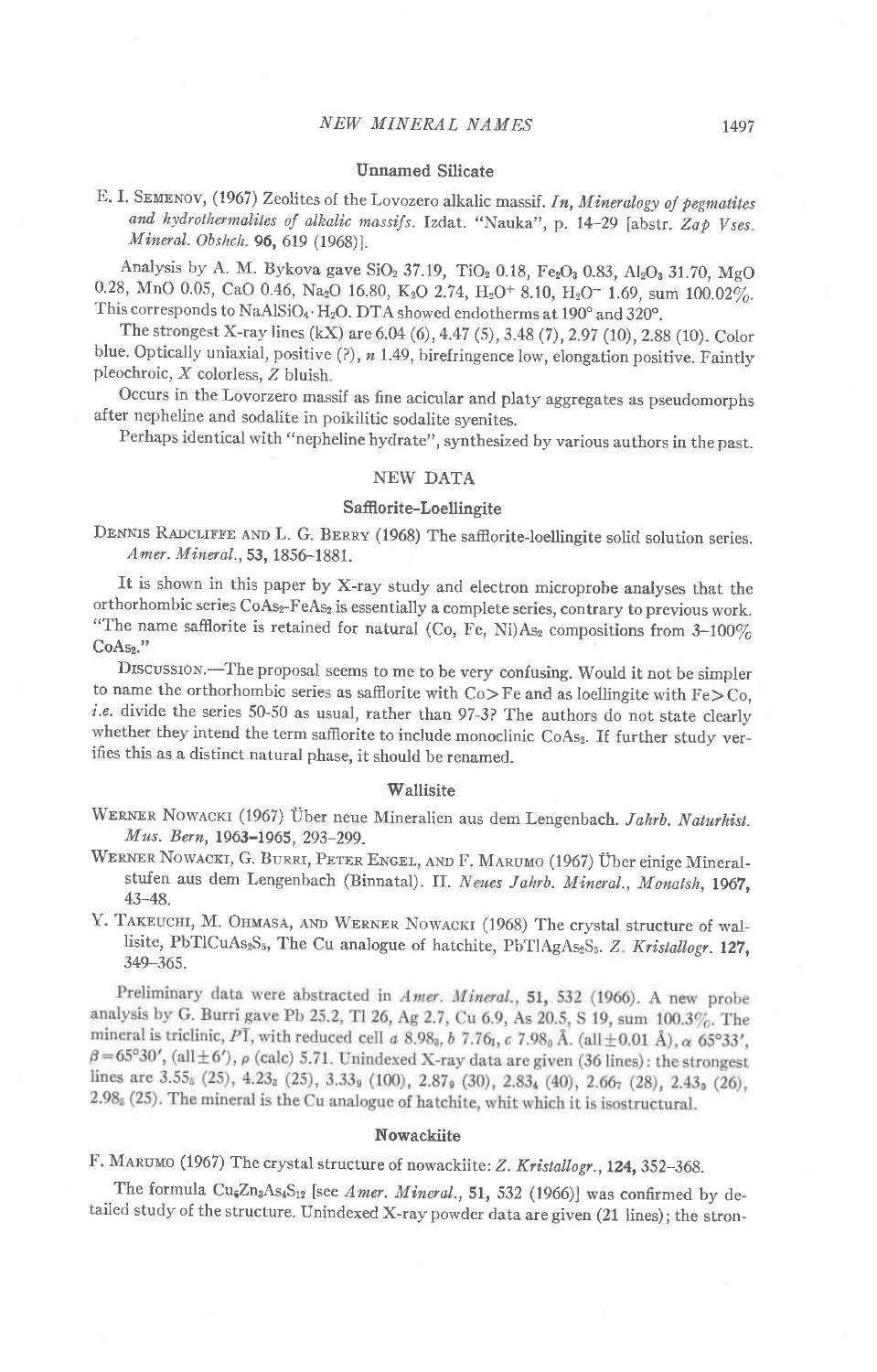gest are 3.127 (61), 1.887 (63), 1.60<sub>5</sub> (61), 1.21<sub>6</sub> (52, broad), 1.08<sub>1</sub> (75 broad), 1.01<sub>9</sub> (100, broad).

## Liveingite  $(Rathite-II = Liveingite)$

M.-TH. LE BIHAN (1962) Etude structurale de quelques sulfures de plomb et d'arsenic naturels du gisement de Binn. Bull. Soc. Franc. Mineral. Cristallogr., 85, 15-47.

WERNER NOWACKI (1967) Über die mögliche Identität von "Liveingit" mit Rathit-II. Neues Jahrb. Mineral. Monatsh. 1967, 353-354.

Liveingite (Solly and Jackson, 1901, in System of Mineralogy of Dana 7th Ed., v. 1, p. 462) was described as a monoclinic sulfosalt of composition Pb<sub>5</sub>As<sub>8</sub>S<sub>17</sub>. Le Bihan in 1962 gave crystallographic data for three sulfosalts which were called:

Rathite-I, monoclinic, a 8.43, b 25.80, c 7.91 Å;  $\beta$  90°, composition Pb<sub>14</sub>As<sub>18</sub>S<sub>40</sub> [later shown by Marumo and Nowacki, Z. Kristallogr., 122, 433-456 (1965) to be monoclinic (possibly triclinic), P21/a, a 25.16, b 7.94, c 8.47 Å.,  $\beta$  100°28', containing 4(Pb,Tl)<sub>3</sub>As<sub>4</sub>  $(As, Ag)S_{10}$ .

Rathite-II, monoclinic, a 8.43, b 70.9, c 7.91 Å.,  $\beta$  90°, composition Pb<sub>9</sub>As<sub>13</sub>S<sub>28</sub>.;

Rathite-III, monoclinic, a 24.52, b 7.91, c 8.43 Å.,  $\beta$  90°, composition Pb12As20S40.

Nowacki now shows that liveingite and rathite-II give identical X-ray patterns. Electron probe analyses gave liveingite (USNM R 994) Pb 49.1, As 26.5, S 24, sum 99.6%; rathite-II, Pb 50.5, As 24.6, Sb 0.8, S 24, sum 99.9%, corresponding to Pb<sub>9</sub>As<sub>13</sub>S<sub>28</sub>. Single crystal study of liveingite showed it to be monocline, a  $8.44 \pm 0.01$ , b  $69.11$ <sub>9</sub>  $\pm$  0.005, c 7.929  $\pm 0.005$ ;  $\beta$  90°, space group P2<sub>1</sub>.

Liveingite and rathite-II are therefore identical.

DISCUSSION. - Nowackiite states that it is not opportune to choose the name liveingite because the name rathite-II has become well-entrenched. I disagree. The terms rathite-II and rathite-III were poorly chosen, and since liveingite has clear priority, the name rathite-II should be dropped.

## Imhofite

WERNER NOWACKI (1967) Über neue Mineralien aus dem Lengenbach: Jahrb. Naturhist. Mus. Bern 1963-1965, 293-299.

Previous data are given in Amer. Mineral., 51, 531 (1966). Unindexed X-ray powder data are given (32 lines); the strongest are 4.09<sub>6</sub> (40), 3.96<sub>0</sub> (70), 3.67 (65), 3.58<sub>3</sub> (40), 3.18<sub>2</sub>  $(40)$ ,  $2.88<sub>3</sub>$   $(90)$ ,  $2.67<sub>5</sub>$   $(100)$ .

# DISCREDITED MINERALS

## Allcharite = Goethite

F. CECH, AND Z. JOHAN (1969) Identite de l'allcharite et de la goethite. Bull. Soc. Fr. Mineral. Cristallogr. 92, 99-100.

Allcharite (Dana's System, 7th Ed., 1, 486-487) was named by Jezek in 1912; only crystallographic data were obtained. The type material, long thought lost, was recently found. New goniometric data confirm those by Jezek. Electron probe analysis showed Fe with traces of Ca and S. Weissenberg data show a  $4.61 \pm 0.01$ ,  $b$  9.94 $\pm$ 0.02,  $c$  3.03 $\pm$ 0.01 Å; the mineral is therefore goethite.

## Gamsigradite (=Hornblende)

See abstract in Amer. Mineral., 53, 2106 (1968). Professor Maric has kindly called my attention to the fact that the analysis quoted there should also list FeO 8.17%, inadvertently omitted in the cited publication.